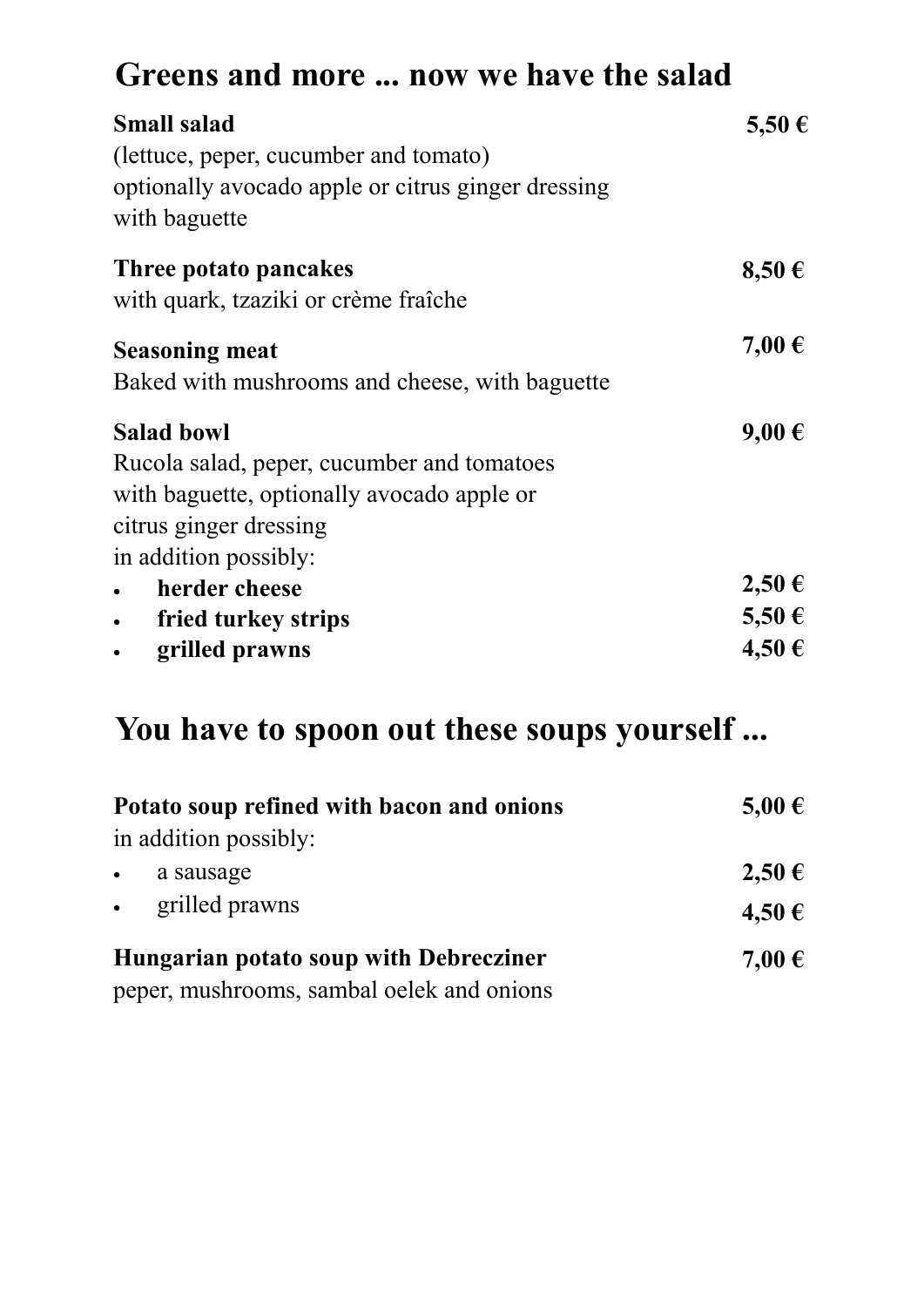| For our "carnivores"                                                                                                                                   |        |
|--------------------------------------------------------------------------------------------------------------------------------------------------------|--------|
| Pork cutlet<br>with grilled vegetables                                                                                                                 | 13,50€ |
| <b>Pork liver</b><br>with apple and onion sauce and puree                                                                                              | 13,50€ |
| <b>Grill plate</b><br>pork steak, turkey breast, smoked pork and grilled sausage<br>with grilled vegetables on fried potatoes<br>with onions and bacon | 21,50€ |
| <b>Fire meat</b><br>sliced meat, mushrooms, onions, peppers,<br>Sambal Oelek and cucumber cubes, garnished with<br>Crème fraîche and hot peppers       | 13,50€ |
| Knuckle of pork with sauerkraut                                                                                                                        | 13,00€ |
| <b>Veal cutlet</b><br>with fried potatoes, refined with bacon and onions                                                                               | 23,00€ |
| <b>Spicy Kassler potato pan</b><br>with fried potatoes, refined with bacon and onions,<br>Sauerkraut and fried egg                                     | 15,00€ |
| <b>Rump steak from the grill</b><br>with herb butter on grilled vegetables                                                                             | 24,50€ |
| Pork steak "au four"<br>baked with seasoned meat and cheese                                                                                            | 14,00€ |
| Minced steak with fried egg<br>and grilled vegetables                                                                                                  | 10,00€ |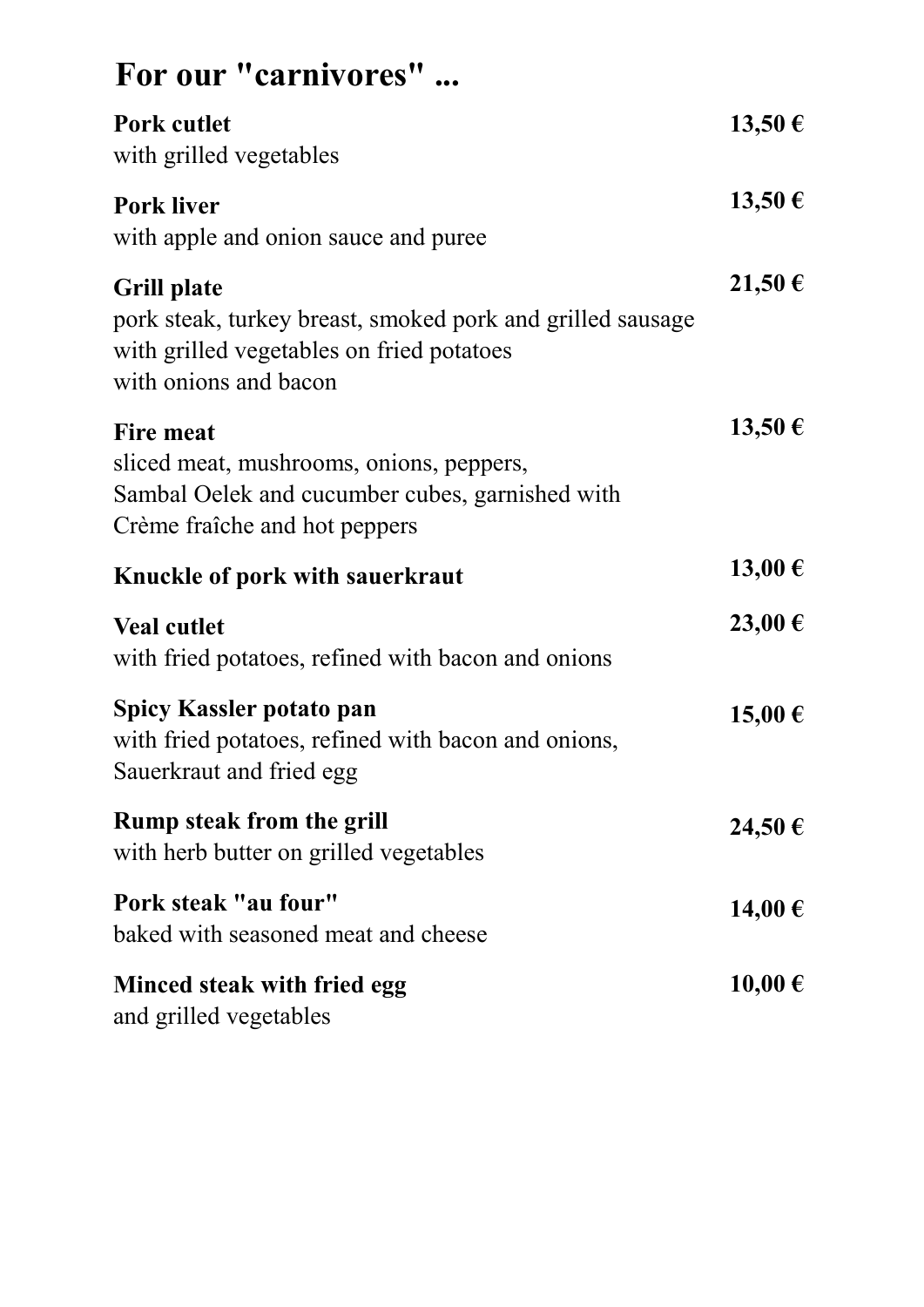# **A fine filling in the potato as a shell!**

**each baked potato is uniquely filled with …**

| <b>Pulled Pork</b><br>roasted onions, crème fraîche and barbecue sauce | 11,00€     |  |
|------------------------------------------------------------------------|------------|--|
| <b>Baked seasoned meat and cheese</b>                                  | 11,50€     |  |
| two herring fillets, crème fraîche and blue onions                     | 10,50€     |  |
| Herbal quark, tzaziki or crème fraîche                                 | 7,00 €     |  |
| possibly in addition:                                                  |            |  |
| grilled vegetables<br>$\bullet$                                        | $3,00 \in$ |  |
| fried turkey strips<br>$\bullet$                                       | 5,50 €     |  |
| grilled prawns<br>$\bullet$                                            | 4,50€      |  |

### **Potato Power Bowl!**

with rocket, roasted rosemary potatoes, herder cheese, Tomatoes and an avocado apple or citrus ginger dressing

| $\bullet$ | with grilled vegetables                        | 12,50 € |
|-----------|------------------------------------------------|---------|
| $\bullet$ | with fried turkey strips                       | 14,50 € |
| $\bullet$ | with grilled prawns                            | 14,50 € |
| $\bullet$ | with pulled pork                               | 14,50€  |
|           | Farmer salad, crème fraîche and barbecue sauce |         |

### **From all over the world and "sea"!**

| Hungarian potato pan with fried potatoes                    | 15,00€  |
|-------------------------------------------------------------|---------|
| Debrecziner, peppers, onions, sambal oelek                  |         |
| and mushrooms, garnished with crème fraîche and hot peppers |         |
| <b>Shepherd casserole</b>                                   | 12,00 € |
| Fried potatoes, onions and bacon                            |         |

with spicy minced meat sauce and herder cheese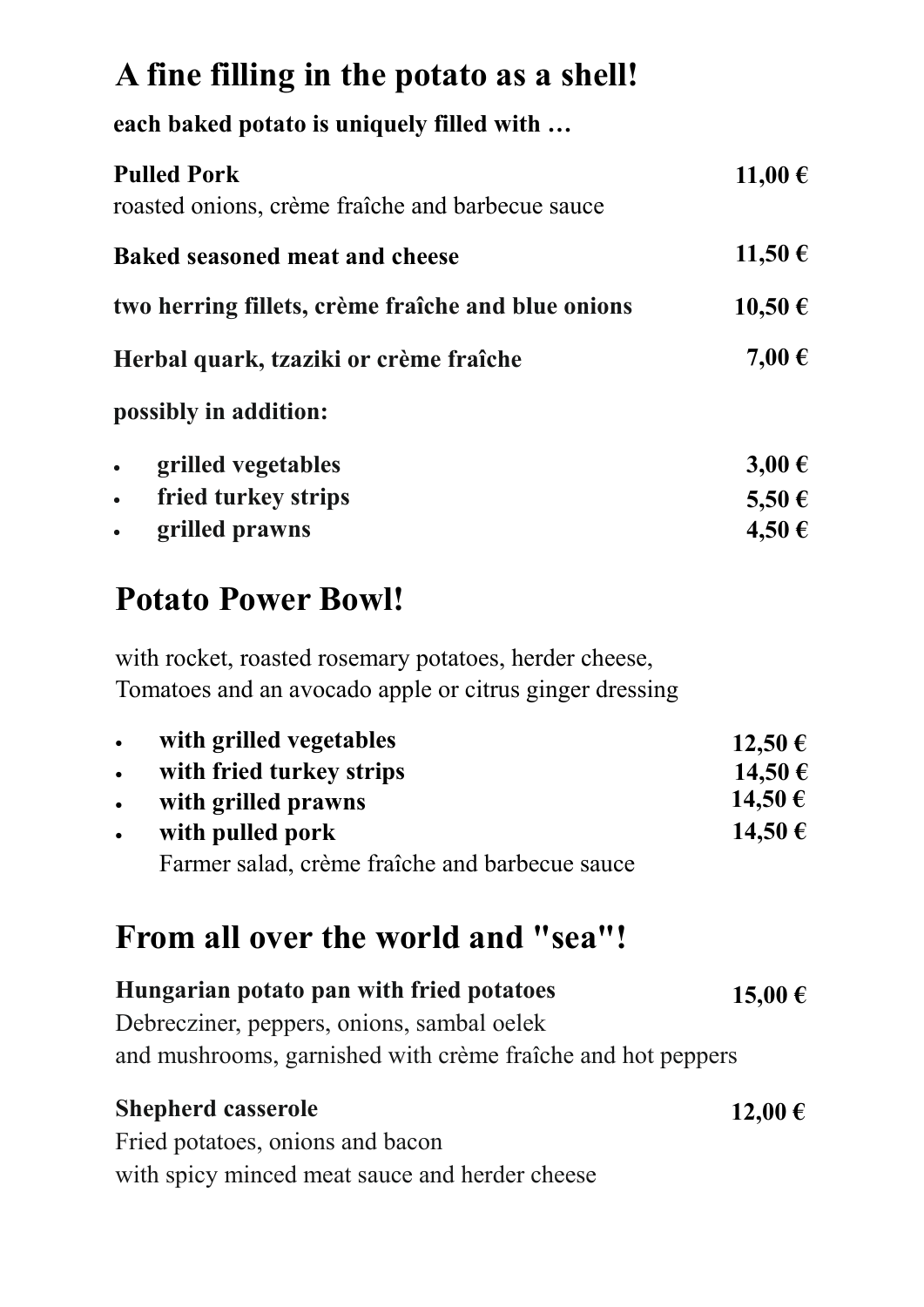| <b>Greek potato casserole</b><br>Onions, eggplant, zucchini, tomatoes, olives,<br>Garlic, hot peppers and herder cheese   | 13,50€      |
|---------------------------------------------------------------------------------------------------------------------------|-------------|
| Farmersbreakfast<br>with egg, bacon, bell pepper, onions<br>and mushrooms                                                 | 13,00€      |
| Indian potato casserole<br>with turkey strips, Indian curry, fruits, sambal oelek<br>and gratinated cheese                | $15,50 \in$ |
| <b>Fried fillet of pikeperch</b><br>on grilled vegetables, lemon-mustard-sauce, with puree                                | 19,00€      |
| Matjes "housewife style"<br>with onions, apples and diced pickles in<br>sour cream, with fried potatoes, bacon and onions | 13,00€      |
| You are spoiled for choice! -<br>Choose the side dish for your meal!                                                      |             |
| <b>Sweet potato fries or potato wedges</b>                                                                                | 4,00 €      |
| <b>Croquettes or steakhouse fries</b>                                                                                     | $3,50 \in$  |

**Boiled potatoes or puree 3,00 €**